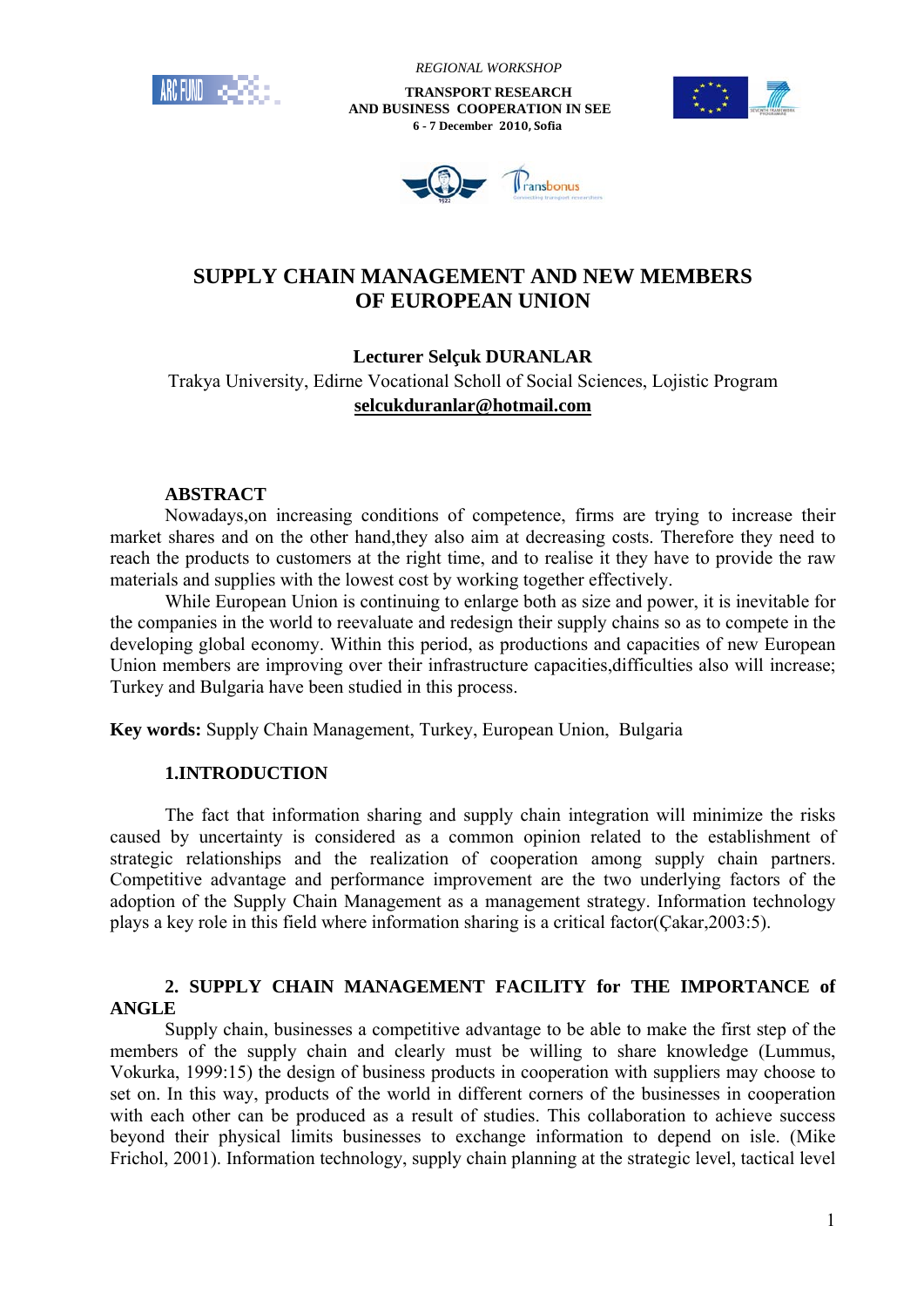planning, including planning and operational level have a significant impact in three areas: (Srivinas Talluri2000, s. 223) ;

#### **3. NEW MEMBER OF TRANSPORTATION**

EU-27 countries in the EU's transport network has been looking at is remarkable dependence highway. Alternatives to take place between the railway network in second place despite serious differences are by road.

According to data from the year 2008 in Turkey, 95.4 percent of passenger transport ', load-bearing capacity of approximately 91.8 per cent' i are being carried by road, the current density of transport infrastructure is examined, Turkey's EU-27 average well below the highway, highway and rail network has been observed.

|                       | 2004         | 2005         | 2006         | 2007         | 2008         |
|-----------------------|--------------|--------------|--------------|--------------|--------------|
| <b>Belgium</b>        | 346.746,00   | 337.913,00   | 348.527,00   | 352.202,00   | 317.637,00   |
| <b>Bulgaria</b>       |              |              | 150.672,00   | 134.779,00   | 175.484,00   |
| <b>Czech Republic</b> | 466.030,00   | 461.162,00   | 444.644,00   | 453.533,00   | 431.858,00   |
| <b>Denmark</b>        | 191.533,00   | 206.489,00   | 193.021,00   | 197.922,00   | 193.559,00   |
| <b>Germany</b>        | 2.767.666,00 | 2.765.459,00 | 2.919.819,00 | 3.028.466,00 | 3.078.347,00 |
| <b>Estonia</b>        | 26.103,00    | 29.880,00    | 33.780,00    | 39.988,00    | 42.312,00    |
| <b>Ireland</b>        | 278.037,00   | 297.413,00   | 305.916,00   | 310.237,00   | 253.115,00   |
| Greece                | 443.941,00   | 432.846,00   | 510.741,00   | 484.775,00   | 628.560,00   |
| <b>Spain</b>          | 2.012.563,00 | 2.210.372,00 | 2.387.159,00 | 2.408.762,00 | 2.120.241,00 |
| <b>France</b>         | 2.076.659,00 | 2.059.715,00 | 2.181.675,00 | 2.258.028,00 | 2.203.204,00 |
| <b>Italy</b>          | 1.424.490,00 | 1.508.701,00 | 1.483.800,00 | 1.496.878,00 |              |
| <b>Cyprus</b>         | 43.150,00    | 53.726,00    | 43.634,00    | 39.945,00    | 41.619,00    |
| Latvia                | 46.447,00    | 52.169,00    | 54.640,00    | 62.152,00    | 54.460,00    |
| Lithuania             | 51.456,00    | 55.333,00    | 56.026,00    | 62.156,00    | 59.427,00    |
| Luxembourg            | 53.001,00    | 49.991,00    | 53.016,00    | 57.874,00    | 61.243,00    |
| <b>Hungary</b>        | 213.153,00   | 228.891,00   | 250.989,00   | 243.299,00   | 258.475,00   |
| <b>Netherlands</b>    | 614.485,00   | 613.145,00   | 615.304,00   | 636.170,00   | 621.287,00   |
| <b>Austria</b>        | 283.382,00   | 288.197,00   | 358.843,00   | 354.330,00   | 369.576,00   |
| <b>Poland</b>         | 732.049,00   | 863.395,00   | 897.414,00   | 984.237,00   | 1.093.406,00 |
| Portugal              | 325.532,00   | 332.854,00   | 321.203,00   | 324.019,00   | 294.402,00   |
| Romania               |              |              | 335.578,00   | 356.971,00   | 364.952,00   |
| Slovenia              | 73.577,00    | 82.750,00    | 86.896,00    | 89.036,00    | 91.239,00    |
| Slovakia              | 178.130,00   | 195.488,00   | 181.521,00   | 179.409,00   | 199.429,00   |

**Table.1 Goods Transport by Road (million tkm)** 

**Source :** Eurostat, International Road Federation, Union Internationale des Chemins de Fer, national statistics, estimates.

Overland transport of goods in Germany, France and Spain to receive the first order, Bulgaria in 2007, while a decrease in compensation in 2008, Slovenia has been observed consistently with increased. Slovakia has a very unstable trend, Latvia and Lithuania has followed a course that constantly unbalanced. Passenger transport in 2007 for the EU-27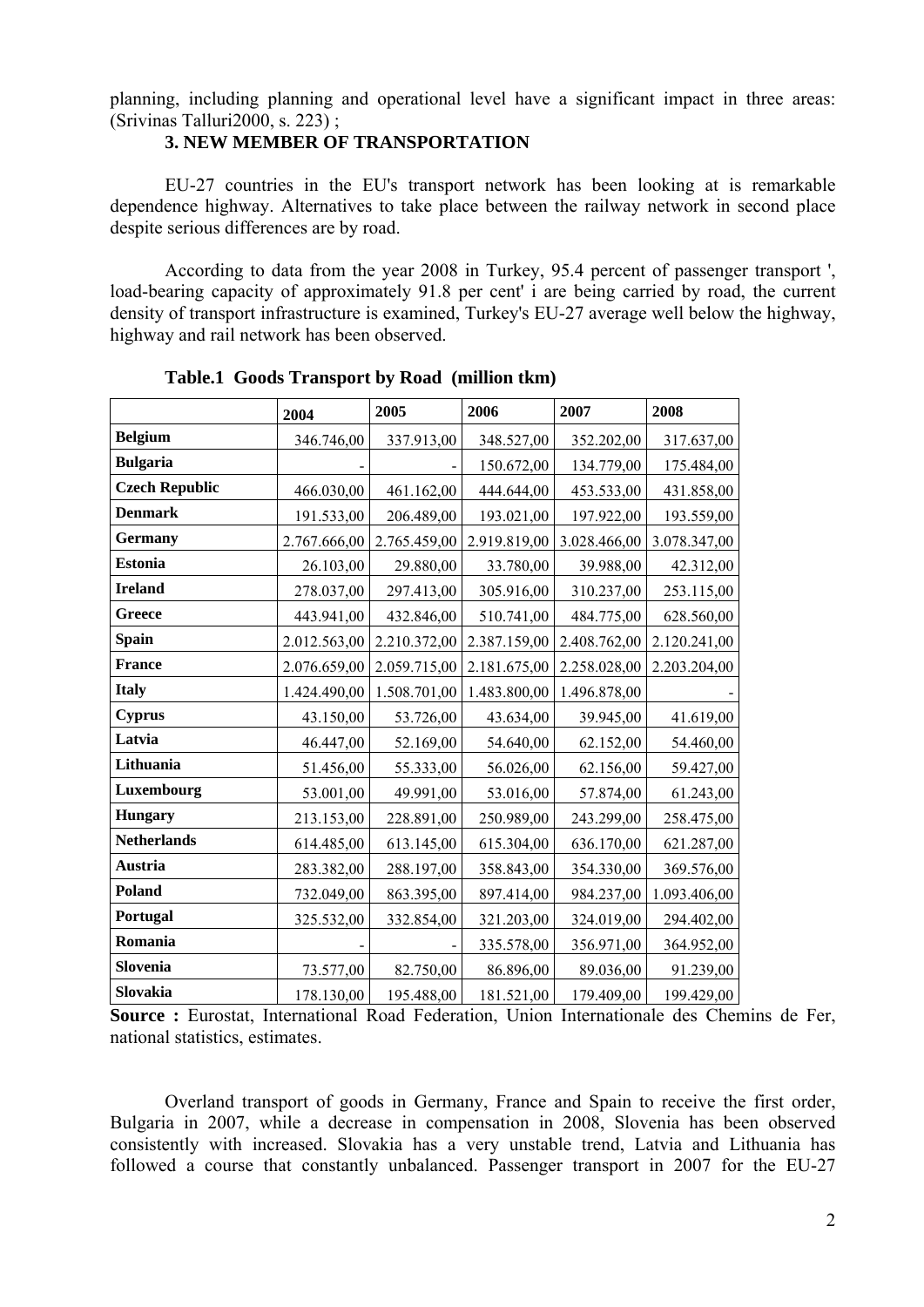countries, 83 percent of passenger transport, freight transport is the level of 46 percent. 41 percent of this is carried out through maritime and inland waterway.

The average road length of AB-page 27 square kilometers fell 0.41 km, 0.015 km length of highway, rail length of 0.05 km, while in Turkey, respectively 0.082 km, 0.003 km and 0.011 km, and the EU-27 average of road density of approximately half remained at the level of (DPT ). EU road transport of goods between the years 1995-2007% 50 (1. 2 billion ton-km from, to 1.9 billion ton-km) increased, so the European economy in the last 20 years, a "stock" of the economy, a "flow" to the economy and the transition away from production of the consumer market, even though they cost the most has led to the shift to lower positions, the elimination of borders has been effective. The 45% increase by 2020 is expected to be saved.

Dependent on truck transportation network in Europe because the train is inexpensive and effective alternative for cargo transport can not be. Between 1995 and 2005, transport by truck to 73 per cent from 68 per cent while 20 per cent share of railways has dropped to 17 per cent. EU national monopolies in the transport of artificial high tariffs, while applying the train through the year 2020 are expected to be completed by the plan of the projects under the EU can not perform all the technical difficulties reflect. In addition, Spain and Portugal's railway lines to be different from other European countries because of the EU can bring to this country to train other members of the \$ 25 billion for spending is seen as the other challenges.

|                       | 2003       | 2004       | 2005       | 2006       | 2007       |
|-----------------------|------------|------------|------------|------------|------------|
| <b>Belgium</b>        | 55.732,00  |            |            |            | 66.248,00  |
| <b>Bulgaria</b>       |            |            |            | 21.881,00  | 21.905,00  |
| <b>Czech Republic</b> | 93.297,00  | 88.843,00  | 85.613,00  | 97.491,00  | 99.777,00  |
| <b>Denmark</b>        | 7.711,00   | 8.162,00   | 7.706,00   | 7.477,00   | 6.901,00   |
| Germany               | 296.924,00 | 310.261,00 | 317.294,00 | 346.118,00 | 361.116,00 |
| <b>Estonia</b>        | 65.588,00  | 65.647,00  | 68.187,00  | 61.284,00  | 68.538,00  |
| <b>Ireland</b>        |            | 2.140,00   | 1.820,00   | 1.245,00   | 825,00     |
| Greece                |            | 2.968,00   | 3.058,00   | 3.884,00   | 4.943,00   |
| <b>Spain</b>          | 26.244,00  | 29.455,00  | 29.847,00  | 29.878,00  | 29.461,00  |
| <b>France</b>         | 120.676,00 | 117.415,00 | 107.532,00 | 109.222,00 |            |
| <b>Italy</b>          | 74.293,00  | 83.533,00  | 89.755,00  | 102.169,00 | 105.340,00 |
| Latvia                | 48.355,00  | 51.058,00  | 54.861,00  | 48.731,00  | 52.164,00  |
| Lithuania             | 43.447,00  | 45.555,00  | 49.287,00  | 50.225,00  | 53.503,00  |
| Luxembourg            | 14.798,00  | 15.757,00  | 10.739,00  | 12.133,00  | 12.146,00  |
| <b>Hungary</b>        | 42.940,00  | 51.726,00  | 50.850,00  | 54.705,00  | 51.523,00  |
| <b>Netherlands</b>    | 29.697,00  | 33.709,00  | 35.009,00  | 37.267,00  | 40.700,00  |
| Austria               | 82.091,00  | 92.930,00  | 101.829,00 | 110.779,00 | 115.526,00 |
| Poland                | 161.816,00 | 282.919,00 | 269.553,00 | 291.394,00 | 245.307,00 |
| Portugal              | 8.718,00   | 9.559,00   | 9.587,00   | 9.775,00   | 10.556,00  |
| Romania               |            | 72.738,00  | 69.176,00  | 68.312,00  | 68.772,00  |
| Slovenia              | 15.813,00  | 16.193,00  | 16.344,00  | 17.052,00  | 17.575,00  |
| Slovakia              | 50.521,00  | 50.445,00  | 49.310,00  | 52.449,00  | 51.813,00  |

 **Table.2 Goods Transport by Rail ( Million tkm)** 

**Source :** Eurostat, International Road Federation, Union Internationale des Chemins de Fer, national statistics, estimates.